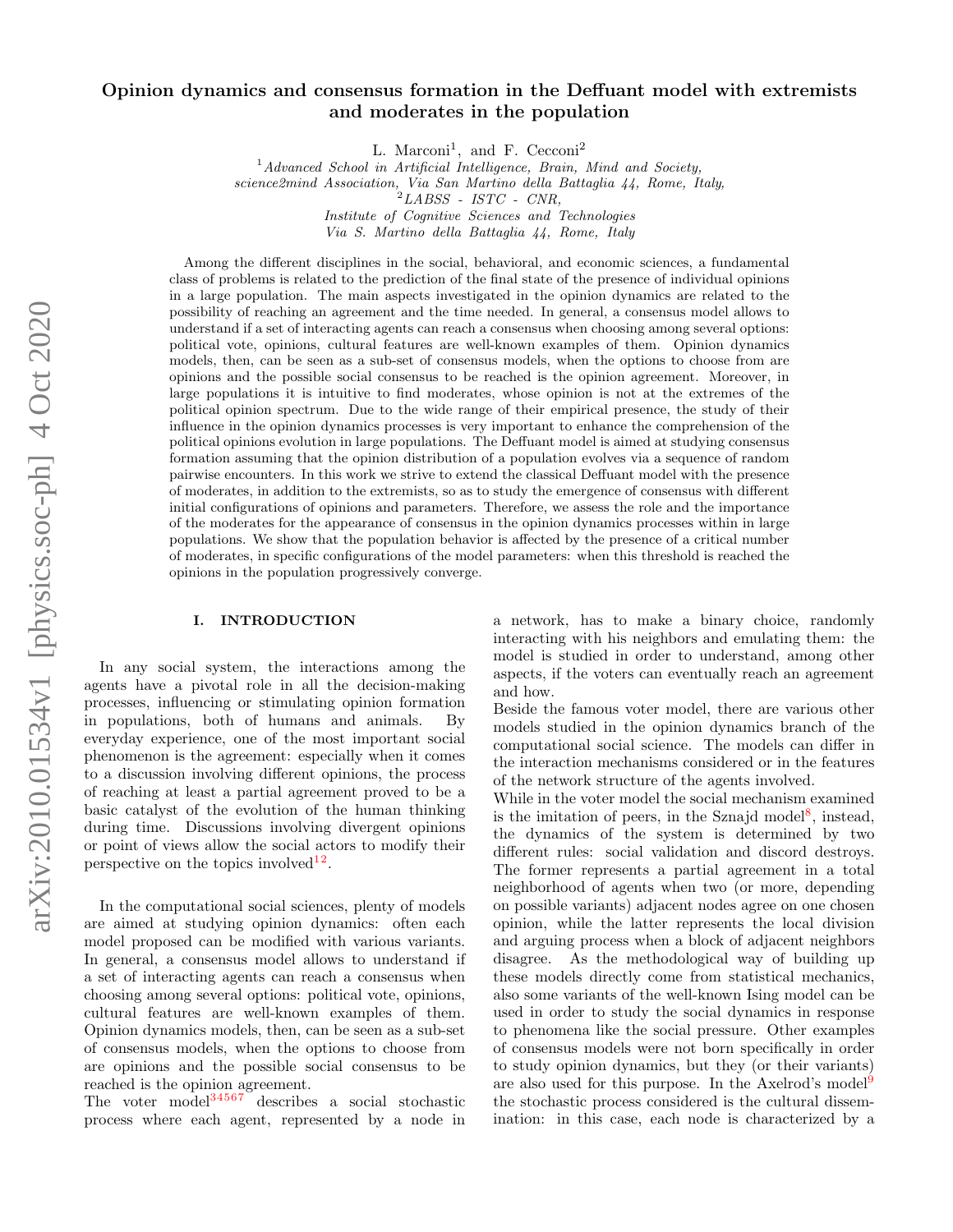set of  $F$  cultural features, each of which can assume  $q$ states. Similarly to the voter model, the social influence is considered, but another mechanism studied in this model is homophily, which is relevant in the culture dynamics process and in the community formations. Other models, like Granovetter's<sup>[10](#page-6-9)</sup>, investigate the possible presence of a critical threshold in the number of agreeing decision makers, which, if reached, determines the realization of a consensus.

The model introduced by Deffuant  $et \ al.<sup>1112</sup>$  $et \ al.<sup>1112</sup>$  $et \ al.<sup>1112</sup>$  $et \ al.<sup>1112</sup>$  can be considered as a bounded-confidence model, thus dealing with selective exposure, namely the agents' tendency to encourage information supporting their own viewpoints while omitting opposed arguments. The agents in the set, connected to each other by an interaction network, own continuous opinions, with possible variations at each discrete time step according to the closeness to each other. In particular, the Deffuant model follow a sequential updating rule and can be seen as a discrete-time repeated game where the opinion distribution of the population evolves via a sequence of random pairwise encounters until the opinions convergence. The final state can either be composed by a single opinion or by multiple opinions.

When two agents meet, the possibility of a reciprocal influence is regulated by a parameter  $\theta \geq 0$ , the tolerance of the individuals, according to the distance between their opinions. Moreover, another parameter  $\mu \in \left(0, \frac{1}{2}\right]$ incorporates the willingness of an individual to consider a compromise with the opinion of another agent. This is sometimes called cautiousness parameter and it tunes the speed of convergence.

The Deffuant model is specifically aimed at studying opinion-formation processes in large populations with small groups of agents reciprocally interacting, as pairwise interactions in any structured agents' network.

In spite of its appearing simplicity, the Deffuant model is not analytically solvable in general. Monte Carlo simulations are mostly used to provide results about it. Numerical simulations for a few values of the cautiousness parameter show that consensus appears for large confidence bound values on complete graphs with probability close to 1 in the large-population limit, while multiple opinion groups persist at equilibrium for low confidence bounds $12-14$  $12-14$ .

From an analytical perspective, some studies of the Deffuant model used a density function that determines the agents' density in opinion space<sup>[15](#page-6-13)[,16](#page-6-14)</sup>, but with restrictive assumptions.

In the opinion dynamics research area the role of moderates versus extremists, or at least of the extremists only, has been studied in a few works dealing with the Deffuant model or other models. Tsang and  $\text{Larson}^{17}$  $\text{Larson}^{17}$  $\text{Larson}^{17}$ consider skeptical agents when included in a model taking in consideration the agents trust and empathy,

leading them to be receptive toward other agents with similar opinions, so as to study the possible opinion convergence in different network configurations. Instead, Sobkowicz<sup>[18](#page-6-16)</sup> study the occurrence of the extremist in a modified version of the Deffuant model, when the psychological structure of the agents' emotions is explicitly taken in consideration. Other studies try to study the Deffuant model exploring different formulations, like population-balance modeling<sup>[19](#page-6-17)</sup>.

The goal of this paper is to elucidate the contributions of the moderates for the appearance of consensus in the opinion dynamics processes within large populations, within some significant parameters configurations. Therefore, we extend the classical Deffuant model with the presence of moderates, in addition to the extremists, so as to study the emergence of consensus with different initial configurations of opinions and parameters.

Section [II](#page-1-0) delivers a basic mathematical introduction to the Deffuant model and provides insight into how the opinion dynamics mechanisms for the Deffuant model work. Moreover, we assess the role of the moderates in the agents' configurations. Section [III](#page-3-0) describes the experimental setup for all the experiments conducted and assumptions made for each one. Section [IV](#page-4-0) presents the results of the experimentation and provides the experimentally determined values for the critical number of moderates determining the appearance of consensus in large populations with different parameters and agents number. Section [V](#page-5-0) provides a conclusion with future considerations for further and more accurate experimentation.

#### <span id="page-1-0"></span>II. THEORETICAL FRAMEWORK

In the Deffuant model, at each discrete time step two neighboring agents are randomly selected and interact in a pairwise manner. Only if their opinion difference is below a given threshold, the result of the interaction is a sort of compromise toward each other's opinion. Otherwise, there is no modification in their opinions. Considering a population of  $N$  agents, the opinion space is  $[a, b] \in R$ . If agents u and v are selected uniformly at random and meet at time t, holding opinions  $[a, b] \in R$ respectively, the update rule reads as follows:

$$
(\eta t(u), \eta t(v)) = \begin{cases} (a + \mu(b-a), b + \mu(a-b)) & \text{if } |a-b| \le \theta, \\ (a, b) & \text{otherwise} \end{cases}
$$
 (1)

where  $\eta t(u)$  denotes the opinion of agent u at time t. Then, as two individuals approaching start interacting and discussing the topic in question, each one will only consider the opinion of the other agent as worth considering if it is close enough to their own personal belief. Closeness is measured by the parameter  $\theta$ . In this case, they will start a constructive debate and their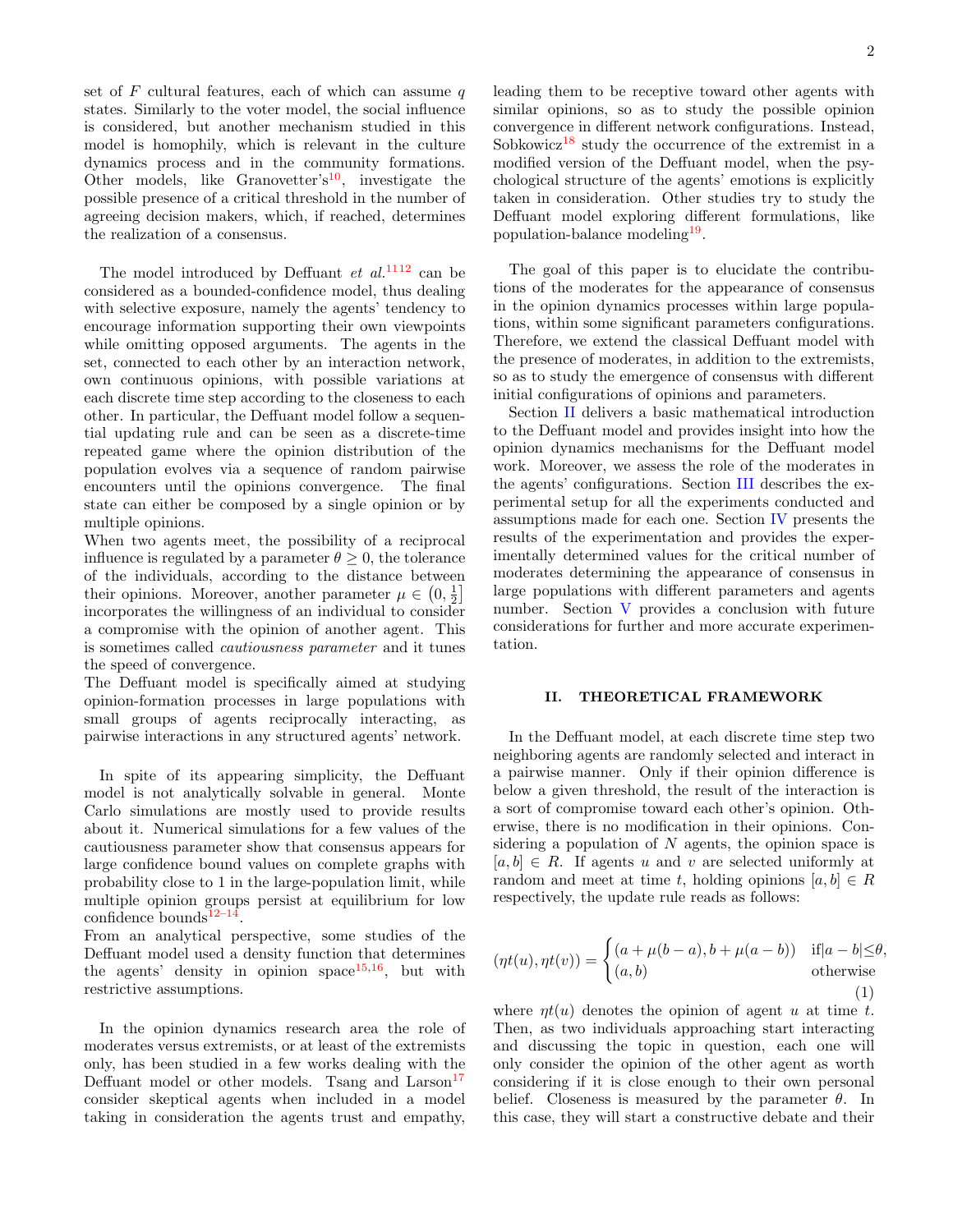opinions will symmetrically get closer to each other. In the special case  $\mu = \frac{1}{2}$  the outcome of the interaction will be a complete agreement at the average of their previous opinions.

Therefore, the model allows an initial concentration of clusters of similar opinions and successively the final opinion states are reached by internal interactions. The general aim of the experiments on the model is to figure out for which values of the parameters  $\theta$  and  $\mu$  the agent set will result in one final opinion cluster (consensus) or split into several clusters (fragmentation).

In detail, the model exploits two characterizing parameters: the tolerance  $\theta$  and the influence capacity  $\mu$ . The tolerance is built as a confidence bound describing a population's resistance in front of diverse viewpoints. If the difference between the opinions of the two agents is lower than this threshold, their disagreement is reduced by making a compromise. Otherwise, the two agents maintain their current opinions after the interaction (if they actually are willing to discuss the issue for real).

Instead, the parameter  $\mu$  measures the influence capacity of the model, as a multiplier stating the relative agreement between the agents involved. It is also called a *convergence parameter*  $11-13,20$  $11-13,20$  $11-13,20$ , due to its role in specifying a population's cautiousness in modifying their viewpoints. For larger values of  $\mu$  individuals are more willing to make compromises. In the special case  $\mu = 0.5$ , each pair of interacting agents agree on the mean of their opinions, whenever their opinion difference is below the confidence bound.

In the first formulation of the Deffuant model<sup>[11](#page-6-10)</sup>, it considered a finite number of agents having initial opinions uniformly distributed on [0, 1]. Thus, a continuous opinion space is used, due to the possible and realistic variations of an individual's viewpoint on a specific topic, e.g. politics.

Traditionally, opinion dynamics and opinion-formation processes have been studied considering discrete opinions,being a reasonable assumption in classical contexts, as in the voter model<sup>[21](#page-6-20)[3](#page-6-2)</sup>, where the vote decision is a binary choice.

Here we explicitly and extensively consider the socalled moderates, namely the agents with non-extreme opinions. In our model, we have  $N = N1 + N2$  individuals, where N1 is the sum of all the extremists, with opinion either 0 or 1, and N2 is the number of all the moderates, whatever their opinions are. As an example, an agent is considered moderate if its opinion is 0.5 or 0.125, differently from an extremist with opinion 0 or 1. Intuitively, if there are N individuals, where  $N-1$  have opinion 0 and only one agent has opinion 1, the probability to meet that agent is exactly  $\frac{1}{N}$ . Then, at each step, this probability can increase, according to the possible growth of the agents with opinion 1 in the population. In this work, we aim at assessing the role of the moderates in the model by considering different configurations of the parameters and of the number of agents in the set. Therefore, let us consider four iconic situations, naming them with symbolic labels:

- Centrality: this is the case when  $\mu = \theta = 0.5$ , namely both the tolerance to divergent opinions and the model's capacity to stimulate reciprocal influence are at the central point of their range.
- Debility: here  $\mu = \theta = 0.25$ , thus the model has both a low confidence bound and convergence parameter.
- Tolerability: in this case  $\theta = 0.5$  and  $\mu = 0.25$ , so the model shows medium tolerance and low influence capability.
- Susceptibility: in this case  $\mu = 0.5$  and  $\theta = 0.25$ thus, conversely, the model shows medium influence capability and low tolerance.

Let us consider the first case (centrality), with the parameters be  $\mu = \theta = 0.5$  and two agents p and  $q$  be extremists, namely have the opinions either  $\eta t(p) = \eta t(q) = 0$ , or, conversely,  $\eta t(p) = \eta t(q) = 1$ . In both these two extreme cases any interaction between couple of such agents will not lead to any compromise: the same identical stance is maintained, due to the previous agreement. By extension, in general any meeting of couples of agents with identical opinions will not result in opinions evolution: e.g, this happens in the same party.

Now let us examine the encounter between other two agents d and s, with  $\eta t(d) = 0$  and  $\eta t(s) = 1$ . Even in this case, agents will not modify their previous viewpoint on a certain topic. Therefore, we can immediately observe that encounters among extremists are actually infertile, in the Deffuant model. It is then worth to notice that the presence of the moderates is already proven necessary to foster opinion dynamics in this model, at least when  $\mu = \theta = 0.5$ . Then, in this case moderates trigger new opinions generation.

By extension, one could analytically compute the results in the other cases and explore the different situations occurring as the agents or the opinions vary in the population.

Unfortunately, the model is not analytically solvable, due to the integro-differential equations describing it and the continuous opinion space. Thus, obtaining a closed-form solution is hard and we perform extensive experiments in the cases considered.

Initial opinions are assumed as independent and identically distributed according to the uniform distribution on the opinion space  $[a, b]$ . This assumption is well-known in literature, both in the original paper<sup>[11](#page-6-10)</sup> that introduced the Deffuant model, and in most later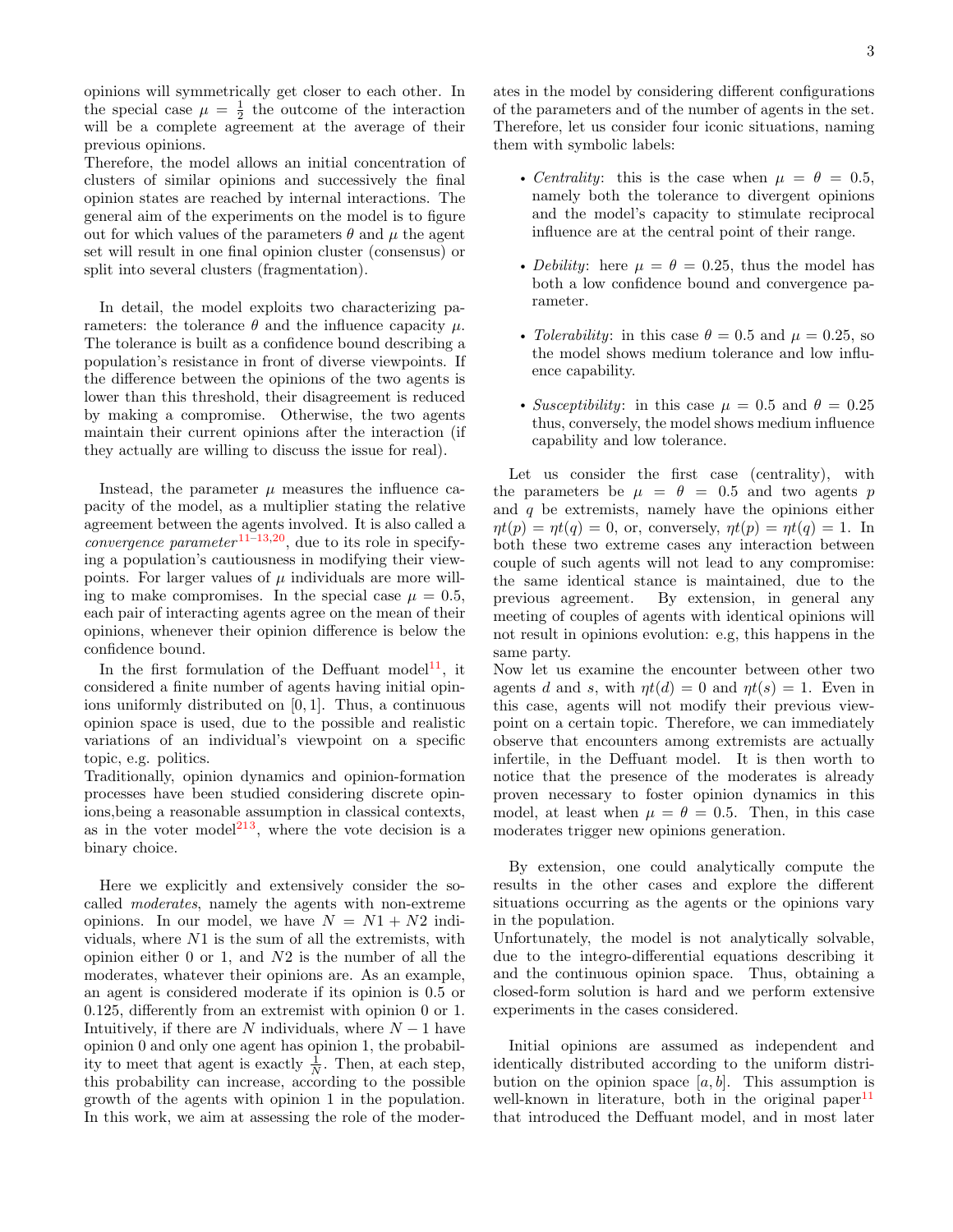4

studies. This convention allows to deepen the comprehension of the classical model by providing numerical studies for results in the model's variants. Nonuniform initial opinion distributions are considered, for example,  $in<sup>22</sup>$  $in<sup>22</sup>$  $in<sup>22</sup>$ .

### <span id="page-3-0"></span>III. EXPERIMENTAL SETUP

Extensive different experiments were conducted to determine the behavior of the individuals in terms of opinion evolution, in the four main parameters configurations considered. The experimental setup and execution were performed through NetLogo and the primary information collected over the course of the experiments were:

- convergence parameter  $\mu$
- tolerance  $\theta$
- number of moderates
- standard-deviation of the opinions
- mean of the opinions
- number of agents with opinion 1 over the population
- agents with opinion 0 over the population
- proportion of agents with opinions lower than 0.25
- proportion of agents with opinions higher than 0.75

In preparation for all experiments, NetLogo was initialized by setting up the possibility to run the model many times as needed, systematically varying the model's settings and then recording the results of each run. This process allows to iteratively modify the parameters after a fixed number of runs, exploring the different configurations and showing the emergent behaviors in the system. Each time unit  $(tick)$  corresponds to an execution of the imitation process: each agent randomly searches a partner and the Deffuant process starts. The total number of agents is  $N = 500$ , with half of the agents with opinion 0 and half with opinion 1. Thus, the initial configuration of the population is established with only extremists. Then, the algorithm allows the possibility to choose the number of moderates and to vary it in the different experiment, as described in the below Algorithm [1.](#page-3-1)

## <span id="page-3-1"></span>Algorithm 1 Deffuant model

|     | 1: <b>procedure</b> DEFFUANT $(N)$              |
|-----|-------------------------------------------------|
| 2:  | System Initialization                           |
| 3:  | Create $N$ agents with opinion $\sigma$         |
| 4:  | Set $\mu$ and $\theta$                          |
| 5:  | Set $N/2$ agents with opinion $o=0$             |
| 6:  | Set $N/2$ agents with opinion $o=1$             |
| 7:  | Set $M \in N$ agents with opinion $o \in (0,1)$ |
| 8:  |                                                 |
|     | for each: $(u, v) \in N$                        |
| 9:  |                                                 |
| 10: | Let $u$ and $v$ agents randomly meet            |
| 11: | Let $o_u$ the opinion of u                      |
| 12: | Let $o_v$ the opinion of v                      |
| 13: |                                                 |
| 14: | if $ (o_n - o_n)  \leq \theta$ then             |
| 15: | Let $o_u = o_u + \mu \times (o_v - o_u)$        |
| 16: | Let $o_v = o_v + \mu \times (o_u - o_v)$        |
| 17: | else                                            |
| 18: | Do nothing                                      |
| 19: | end if                                          |
|     | 20: end procedure                               |

The above algorithm allows to set the convergence parameter and the tolerance of the population, as well as the number M of the moderates, and generates a simulation of the opinion dynamics  $\dot{a}$  la Deffuant.

We have performed 50 runs for each configuration of the parameters  $\mu$ ,  $\theta$  and number of moderates.

The experiments conducted are summarized in Table [I.](#page-3-2)

<span id="page-3-2"></span>TABLE I: Maximum run and moderates number for each configuration of the parameters in the experiments.

| 350 | $\mu = 0.25$                                                |
|-----|-------------------------------------------------------------|
|     | $\theta = 0.25$                                             |
| 350 | $\mu=0.25$                                                  |
|     | $\theta = 0.5$                                              |
| 350 | $\mu = 0.5$                                                 |
|     | $\theta = 0.25$                                             |
|     |                                                             |
|     | $\begin{aligned} \mu &= 0.5 \\ \theta &= 0.5 \end{aligned}$ |
|     | 350                                                         |

The performed experiments were then designed based upon the theory discussed in Section [II](#page-1-0) in the different configurations of the parameters and of the number of the moderates in the population.

At the end of all the runs, we extracted four plots, able to represent the main aspects of the population behaviors, in the four parameters configurations examined:

- mean of the standard deviations of the agents' opinions in the different runs for each of the parameters configurations
- mean of the standard deviation of the agents' opinions in the third quartile in the different runs for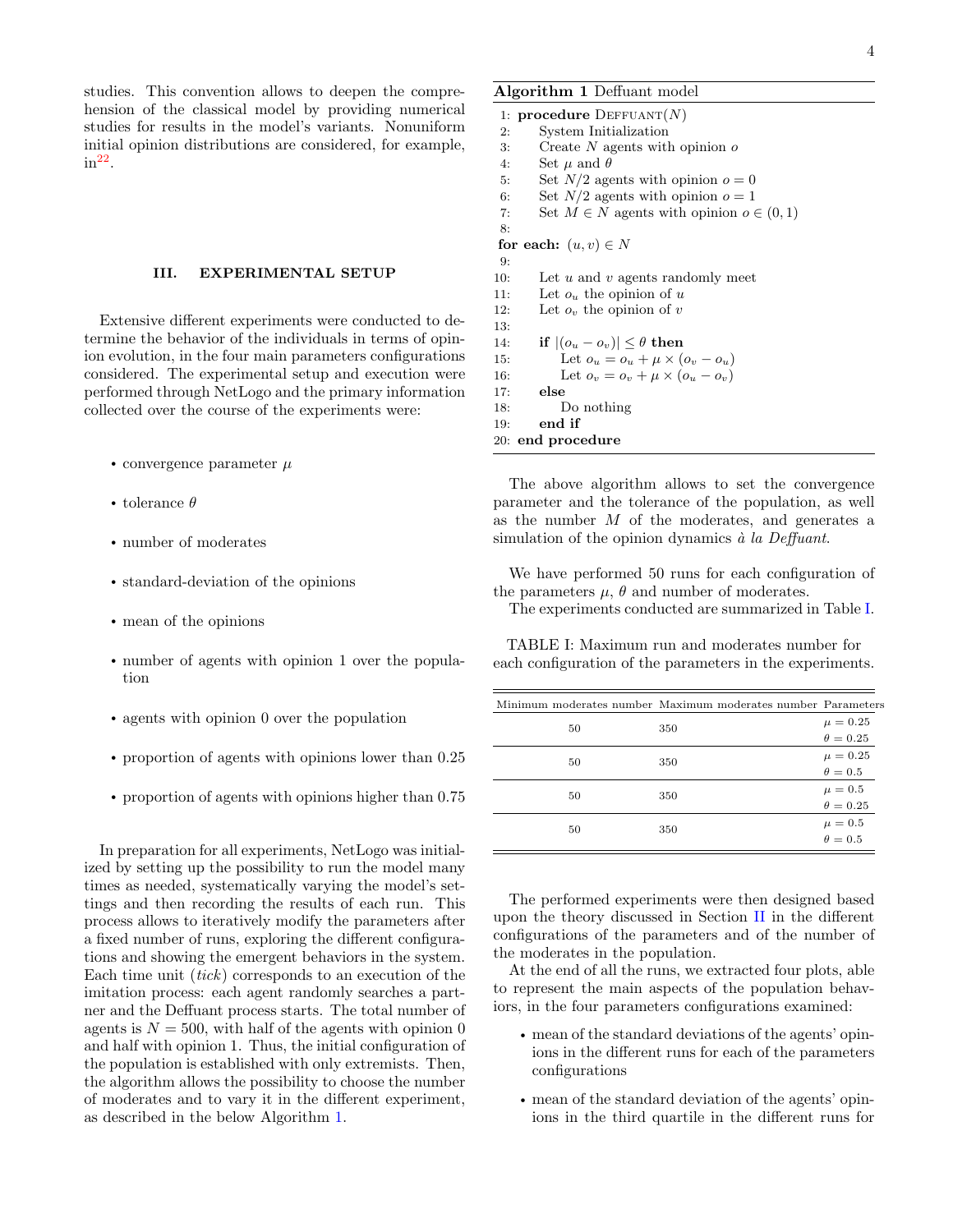each of the parameters configurations

- mean of the proportions of agents with opinion 1 in the total amount of the population, when varying the moderates number
- mean of the proportions of agents with opinion 0 in the total amount of the population, when varying the moderates number
- mean of the proportions of the agents with opinions higher than 0.75 in the total amount of the population, when varying the moderates number
- mean of the proportions of the agents with opinions lower than 0.25 in the total amount of the population, when varying the moderates number

#### <span id="page-4-0"></span>IV. RESULTS AND DISCUSSION

The results collected are represented in the following figures.



FIG. 1: Results of the calculation of the mean of the standard deviations of the opinions in the different runs for each of the parameters configurations

Here we can see that the mean of the standard deviations of the agents' opinions in the different runs for each of the parameters configurations definitively shows a phase transition occurring in the agents behavior in the opinion space, leading to opinions convergence. This happens in the situations of *tolerability* and *susceptibil*ity, namely when  $\mu = 0.5$ . The order parameter of the phase transition is the mean of the standard deviations of the opinions. The opinions behavior shows the phase transition when moderates reach the critical value of 200. Therefore, after the critical value of moderates in the populations, the difference among opinions is progressively reduced to zero.

The behavior is clearly different relating to two macrocases:

• centrality and tolerability: here  $\theta = 0.5$ , namely the tolerance is enough to trigger the phase transition; • debility and susceptibility: here  $\theta = 0.25$  and the phase transition does not appear due to the lower tolerance.

Therefore, it is clear that there is a critical threshold in the moderates number, determining the approach to consensus after it within specific parameters conditions. When the critical number of moderate individuals is reached in the population, the consensus formation is fostered.

Then, when the number of the moderates increases in the population, the variation of the opinions monothonically decreases, until it reaches a critical value and the decrease falls rapidly.

This behavior implies that, when the number of the moderates increases, given some specific conditions on the values of  $\mu$  and  $\theta$ , the whole population converges towards a specific opinion. Thus, for specific configurations of the model parameters, there is a threshold determining the point when opinion convergence starts.

As a consequence, it is worth to notice that, in particular conditions of  $\mu$  and  $\theta$ , the other moderates or extremists progressively disappear in the population, after the critical threshold is reached.

In the following figures [2](#page-4-1) and [3](#page-5-1) we collect the results for the mean of the proportions of agents with opinion 1 in the total amount of the population, varying the moderates number.

<span id="page-4-1"></span>

FIG. 2: Results of the calculation of the mean of the proportions of agents with opinion 1 in the total amount of the population, varying the moderates number

Thus, extremists are not present in the population when varying the moderates number, except for some sporadic agents, again when  $\theta = 0.5$ .

The situation is completely symmetrical as regards the mean of the proportions of agents with opinion 0 in the total amount of the population, always when varying the moderates number, represented in the following figure [3.](#page-5-1)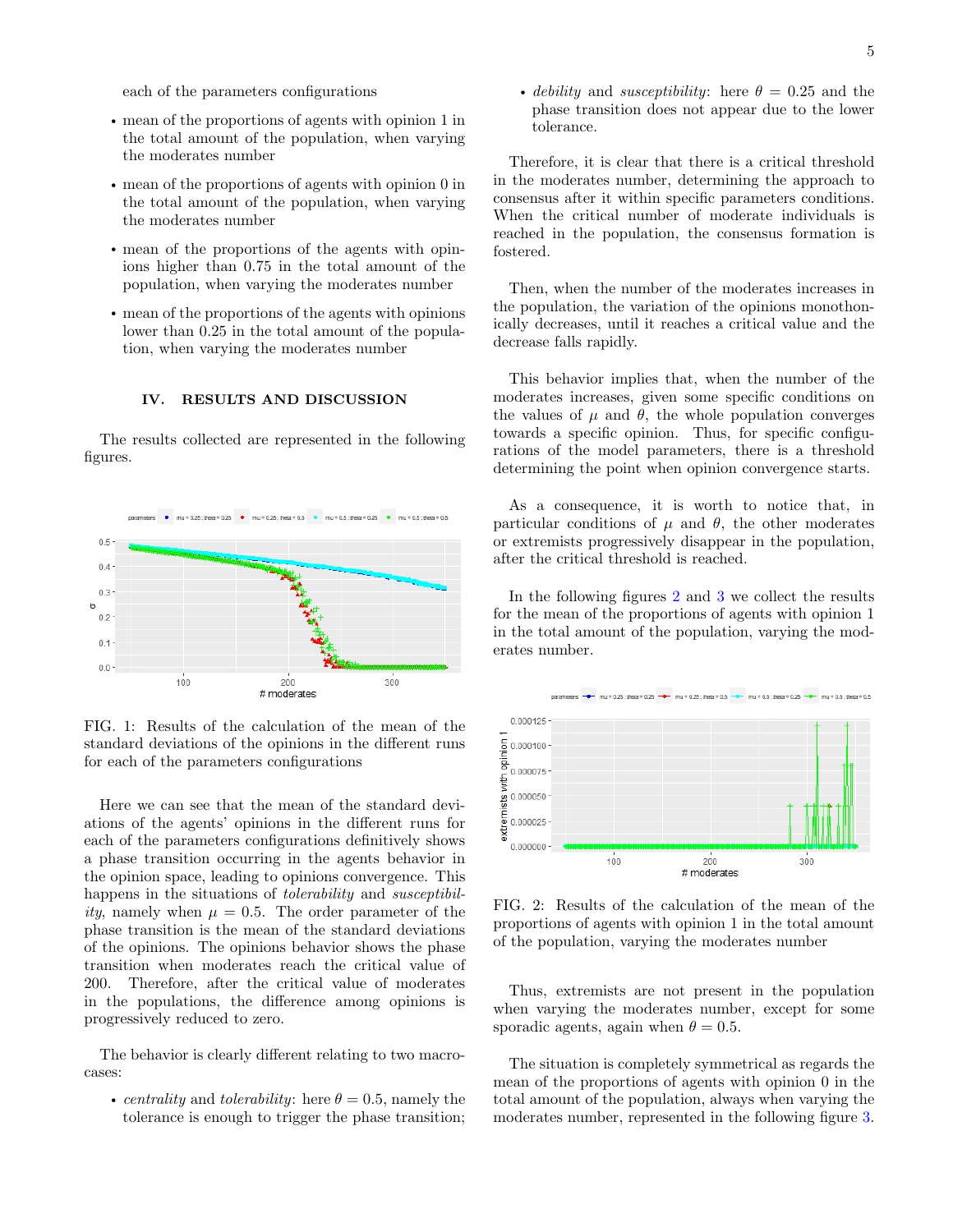<span id="page-5-1"></span>

FIG. 3: Results of the calculation of the mean of the proportions of agents with opinion 0 in the total amount of the population, varying the moderates number

Thus we notice that the number of extremists in the population is progressively decreased, up to the end of the different runs of the experiments.

Nevertheless, again some sporadic extremist appears at the end, when  $\theta = 0.5$ .

Instead, the following figures [4](#page-5-2) and [5](#page-5-3) represent the results for the mean of the proportions of the agents with opinions higher than 0.75 and lower than 0.25 respectively in the total amount of the population, when varying the moderates number.

<span id="page-5-2"></span>

FIG. 4: Results of the calculation of the mean of the proportions of the agents with opinions higher than 0.75 in the total amount of the population, when varying the moderates number

<span id="page-5-3"></span>

FIG. 5: mean of the proportions of the agents with opinions lower than 0.25 in the total amount of the population, when varying the moderates number

Therefore, when the number of moderates increases in the population the opinions tend to concentrate and a consensus is likely to appear. Indeed, the agents' behavior shows a second-order phase transition occurring when the critical number of 200 moderates is reached, leading to opinions convergence. Then, in our system the order parameter is the standard deviations of the opinions in the agents population.

Nevertheless, there is a non-zero probability to encounter some very sporadic extremists at the end of the simulation. Specifically, we see that in the cases where  $\theta = 0.5$  (*centrality* and *tolerability*) and there are enough moderates in the population, we notice the presence of some extremists with opinion 0 or 1. This implies that these agents never interacted with moderates, buy only with other extremists with the same opinion.

#### <span id="page-5-0"></span>V. CONCLUSION

In this work we have studied and extended the classical Deffuant model including explicitly moderates agents in large sample populations, in addition to the extremists, with the aim to analyse the emergence of consensus and opinions convergence within some significant initial configurations of opinions and parameters. Therefore, we have assessed the role and the importance of the moderates for fostering consensus in opinion dynamics processes within in large populations. We have shown that the population behavior is affected by the presence of a critical number of moderates, in specific parameters configurations: when this threshold is reached the opinions in the population progressively converges. This happens when the tolerance in the model is sufficiently high to foster the phase transition.

Paradoxically, we have discovered that, in the same parameters conditions, some extremists are still present at the end of the experiments. This emerging situation